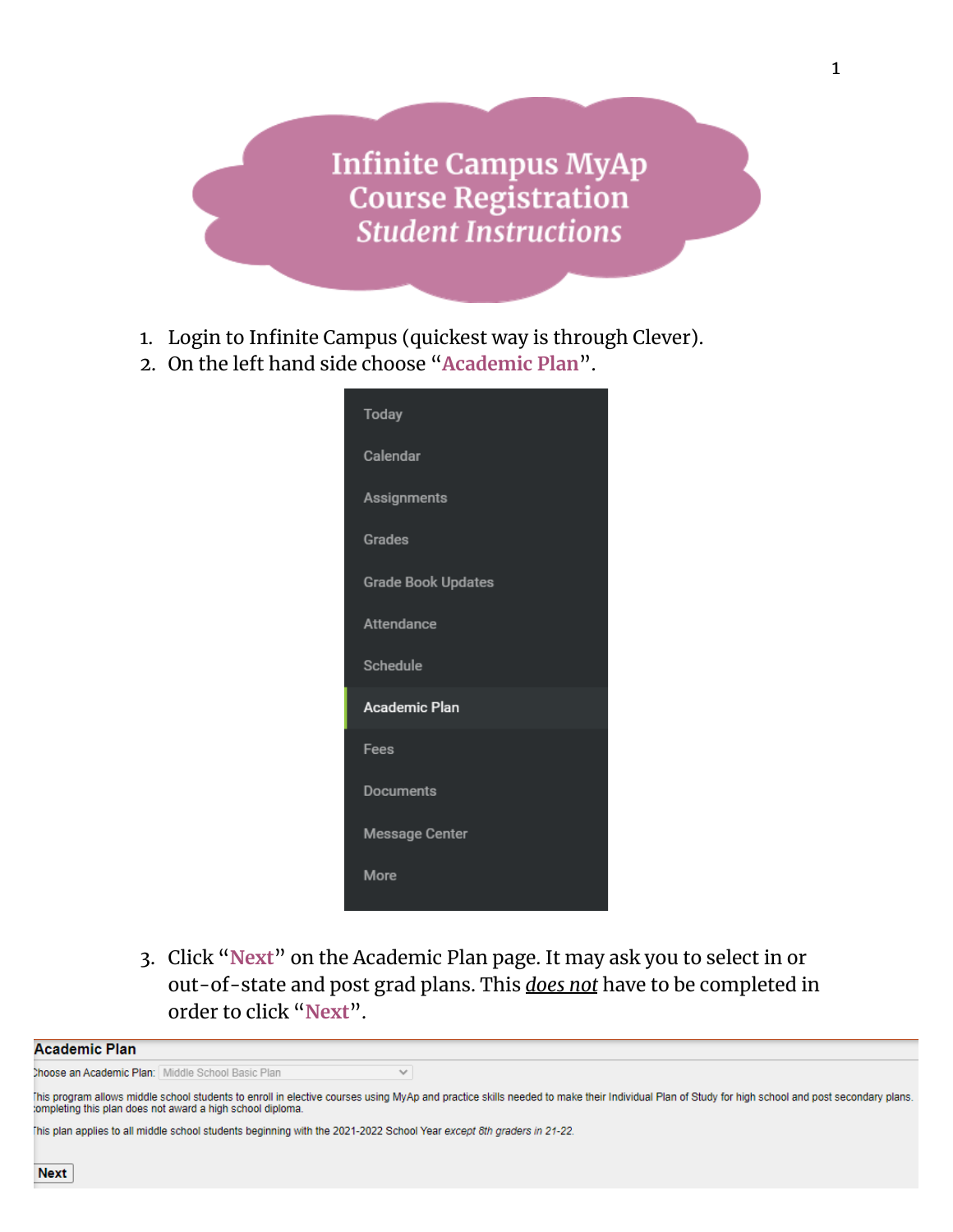- 4. Here you can view your Academic Plan for grades 6 8. You will see that **all core classes have been pre-selected and locked for you**.
- 5. Scroll to the "**Elective**" section, this is where you will enter your requests. **You MUST choose up to 1.5 credits for the upcoming school year.** You can complete it for the following years if you desire.

| <b>Academic Plan</b>                             | Course Plan Report<br>Save                                                                           | Search the Course Catalog<br>$\overline{\phantom{a}}$     |                                                           |
|--------------------------------------------------|------------------------------------------------------------------------------------------------------|-----------------------------------------------------------|-----------------------------------------------------------|
|                                                  | - Program: Middle School Basic Plan (Graduation)                                                     |                                                           |                                                           |
| Grade: 06 4.5 / 6.0 <sup>O</sup>                 |                                                                                                      | Grade: 07 4.5 / 6.0 <sup>0</sup>                          | Grade: 08 4.5 / 6.0 <b>⊕</b>                              |
| Language Arts (3.0 / 3.0)                        |                                                                                                      |                                                           |                                                           |
| 1.0 / 1.0                                        |                                                                                                      | 1.0 / 1.0                                                 | 1.0 / 1.0                                                 |
| 01061042 Integrated<br>Reading & Writing 6 - 1.0 | $\bullet$                                                                                            | $\times$ 01071042 Integrated<br>Reading & Writing 7 - 1.0 | $\times$ 01081042 Integrated<br>Reading & Writing 8 - 1.0 |
| Math (3.0 / 3.0)                                 |                                                                                                      |                                                           |                                                           |
| 1.0 / 1.0                                        |                                                                                                      | 1.0 / 1.0                                                 | 1.0 / 1.0                                                 |
| 02061022 Math 6 - 1.0                            | $\mathbf{a}$                                                                                         | ×02071022 Math 7 - 1.0                                    | ×02081002 Math 8 - 1.0                                    |
| <b>Science (3.0 / 3.0)</b>                       |                                                                                                      |                                                           |                                                           |
| 1.0 / 1.0                                        |                                                                                                      | 1.0 / 1.0                                                 | 1.0 / 1.0                                                 |
| 03061002 Science 6 - 1.0                         | $\bullet$                                                                                            | ×03071002 Science 7 - 1.0                                 | ×03081020 Science 8 - 1.0                                 |
| Social Studies (3.0 / 3.0)                       |                                                                                                      |                                                           |                                                           |
| 1.0 / 1.0                                        |                                                                                                      | 1.0 / 1.0                                                 | 1.0 / 1.0                                                 |
| 04061002 Ancient World<br>History 6 - 1.0        | $\bullet$                                                                                            | × 04071002 Geography &<br>Kansas History 7 - 1.0          | ×04081002 American History<br>$8 - 1.0$                   |
| Physical Ed & Health (1.5 / 1.5)                 |                                                                                                      |                                                           |                                                           |
| 0.5/0.5                                          |                                                                                                      | 0.5/0.5                                                   | 0.5/0.5                                                   |
| 06061001 Introduction to PE<br>$6 - 0.5$         | $\mathbf{a}$                                                                                         | ×06071001 Concepts of PE 7<br>$-0.5$                      | ×06081001 Sport Exploration<br>& Wellness 8 - 0.5         |
| Elective (0.0 / 4.5)                             |                                                                                                      |                                                           |                                                           |
| 0.011.5                                          |                                                                                                      | 0.0 / 1.5                                                 | 0.011.5                                                   |
| Type to search or select courses                 |                                                                                                      | Type to search or select courses                          | Type to search or select courses                          |
|                                                  | ALERT: Not enough credits selected in Elective to meet the minimum plan requirements.                |                                                           |                                                           |
| Alternates <sup>O</sup>                          |                                                                                                      |                                                           |                                                           |
| 0.011.5                                          |                                                                                                      | 0.0 / 0.0                                                 | 0.010.0                                                   |
| Type to search or select courses                 |                                                                                                      | Type to search or select courses                          | Type to search or select courses                          |
|                                                  | ALERT: Not enough credits selected in Alternates for grade 06 to meet the minimum plan requirements. |                                                           |                                                           |

6. You must also complete the "**Alternates**" section. These courses are chosen in case your requested classes are unavailable.

| <b>Academic Plan</b><br><b>Save</b>                            | <b>6 Course Plan Report</b><br>Search the Course Catalog<br>$\overline{\phantom{a}}$                 |                                                   |  |  |  |
|----------------------------------------------------------------|------------------------------------------------------------------------------------------------------|---------------------------------------------------|--|--|--|
| - Program: Middle School Basic Plan (Graduation)               |                                                                                                      |                                                   |  |  |  |
| Grade: 06 4.5 / 6.0 <b>⊕</b>                                   | Grade: 07 4.5 / 6.0 <sup>O</sup>                                                                     | Grade: 08 4.5 / 6.0 <sup>0</sup>                  |  |  |  |
| Language Arts (3.0 / 3.0)                                      |                                                                                                      |                                                   |  |  |  |
| 1.011.0                                                        | 1.011.0                                                                                              | 1.0 / 1.0                                         |  |  |  |
| 01061042 Integrated<br>$\bullet$<br>Reading & Writing 6 - 1.0  | x 01071042 Integrated<br>Reading & Writing 7 - 1.0                                                   | ×01081042 Integrated<br>Reading & Writing 8 - 1.0 |  |  |  |
|                                                                |                                                                                                      |                                                   |  |  |  |
| Math (3.0 / 3.0)                                               |                                                                                                      |                                                   |  |  |  |
| 1.0 / 1.0                                                      | 1.011.0                                                                                              | 1.0 / 1.0                                         |  |  |  |
| $\blacksquare$<br>02061022 Math 6 - 1.0                        | ×02071022 Math 7 - 1.0                                                                               | ×02081002 Math 8 - 1.0                            |  |  |  |
|                                                                |                                                                                                      |                                                   |  |  |  |
| Science (3.0 / 3.0)                                            |                                                                                                      |                                                   |  |  |  |
| 10/10                                                          | 10/10                                                                                                | 10/10                                             |  |  |  |
| 03061002 Science 6 - 1.0<br>$\bullet$                          | × 03071002 Science 7 - 1.0                                                                           | *03081020 Science 8 - 1.0                         |  |  |  |
|                                                                |                                                                                                      |                                                   |  |  |  |
| Social Studies (3.0 / 3.0)                                     |                                                                                                      |                                                   |  |  |  |
| 1.011.0                                                        | 1.0 / 1.0                                                                                            | 10/10                                             |  |  |  |
| 04061002 Ancient World<br>$\mathbf{\Theta}$<br>History 6 - 1.0 | × 04071002 Geography &<br>Kansas History 7 - 1.0                                                     | x 04081002 American History<br>$8 - 1.0$          |  |  |  |
|                                                                |                                                                                                      |                                                   |  |  |  |
| 01062001 Intro to Creative<br>Writing - 0.5                    |                                                                                                      |                                                   |  |  |  |
| 01068105 Intro to Speech<br>Communication - 0.5                | 5/1.5<br>0.5/0.5                                                                                     | 0.5/0.5                                           |  |  |  |
| 05061003 Exploring Spanish MS<br>$-0.5$                        | ×06071001 Concepts of PE 7                                                                           | ×06081001 Sport Exploration                       |  |  |  |
| 05061023 Intro Spanish Hert<br>Spkrs MS - 0.5                  | $-0.5$                                                                                               | & Wellness 8 - 0.5                                |  |  |  |
| 07061003 Art 6 - 0.5                                           |                                                                                                      |                                                   |  |  |  |
| 08061003 Vocal Music 6 - S1 -<br>0.5                           |                                                                                                      |                                                   |  |  |  |
| 08063002 Band Beginning MS - W                                 | 0.0115                                                                                               | 0.0115                                            |  |  |  |
| Type to search or select courses                               | Type to search or select courses                                                                     | Type to search or select courses                  |  |  |  |
|                                                                | ALERT: Not enough credits selected in Elective to meet the minimum plan requirements.                |                                                   |  |  |  |
| Alternates <sup>O</sup>                                        |                                                                                                      |                                                   |  |  |  |
| 0.011.5                                                        | 0.0 / 0.0                                                                                            | 0.0 / 0.0                                         |  |  |  |
| Type to search or select courses                               | Type to search or select courses                                                                     | Type to search or select courses                  |  |  |  |
|                                                                | ALERT: Not enough credits selected in Alternates for grade 06 to meet the minimum plan requirements. |                                                   |  |  |  |